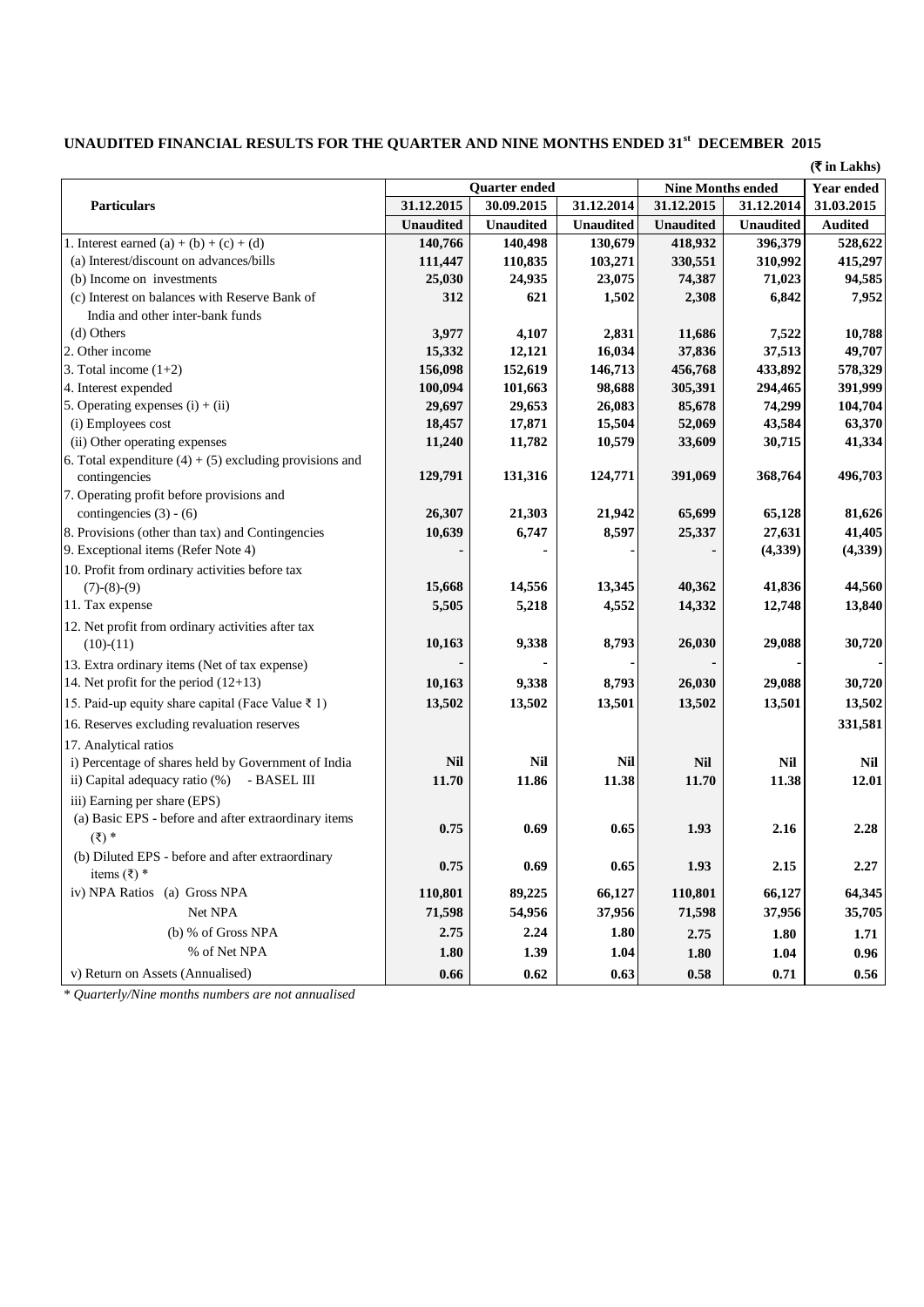## **Segmentwise Results**

|                                                  |                      |                  |                  |                          |                  | $(\overline{\mathbf{\mathsf{F}}}$ in Lakhs) |
|--------------------------------------------------|----------------------|------------------|------------------|--------------------------|------------------|---------------------------------------------|
|                                                  | <b>Ouarter ended</b> |                  |                  | <b>Nine Months ended</b> |                  | <b>Year ended</b>                           |
| <b>Particulars</b>                               | 31.12.2015           | 30.09.2015       | 31.12.2014       | 31.12.2015               | 31.12.2014       | 31.03.2015                                  |
|                                                  | <b>Unaudited</b>     | <b>Unaudited</b> | <b>Unaudited</b> | <b>Unaudited</b>         | <b>Unaudited</b> | <b>Audited</b>                              |
| 1. Segment Revenue                               |                      |                  |                  |                          |                  |                                             |
| a) Treasury                                      | 36,509               | 34,327           | 35,442           | 102,529                  | 100,594          | 132,047                                     |
| b) Corporate/ Wholesale Banking                  | 70,133               | 70,095           | 61,913           | 207,710                  | 181,356          | 245,164                                     |
| c) Retail Banking                                | 46,399               | 45,305           | 46,349           | 137,771                  | 143,209          | 189,462                                     |
| d) Other Banking Operations                      | 3,057                | 2,892            | 3,009            | 8,758                    | 8,733            | 11,656                                      |
| Total                                            | 156,098              | 152,619          | 146,713          | 456,768                  | 433,892          | 578,329                                     |
| Less: Inter segment Revenue                      |                      |                  |                  |                          |                  |                                             |
| Net Income from Operations                       | 156,098              | 152,619          | 146,713          | 456,768                  | 433,892          | 578,329                                     |
| 2. Segment Results                               |                      |                  |                  |                          |                  |                                             |
| Segment Results (Net of Provisions)              |                      |                  |                  |                          |                  |                                             |
| a) Treasury                                      | (295)                | (1,368)          | (498)            | (8,200)                  | (3,209)          | (14, 148)                                   |
| b) Corporate/ Wholesale Banking                  | 6,967                | 6,066            | 1,301            | 18,448                   | 4,884            | 6,298                                       |
| c) Retail Banking                                | 6,521                | 7,527            | 10,069           | 22,999                   | 28,586           | 38,525                                      |
| d) Other Banking Operations                      | 2,475                | 2,331            | 2,473            | 7,115                    | 7,236            | 9,546                                       |
| <b>Total</b>                                     | 15,668               | 14,556           | 13,345           | 40,362                   | 37,497           | 40,221                                      |
| Less: unallocated expenditure (exceptional item) |                      |                  |                  |                          | (4,339)          | (4,339)                                     |
| Profit Before Tax and exceptional item           | 15,668               | 14,556           | 13,345           | 40,362                   | 41,836           | 44,560                                      |
| <b>3. Capital Employed</b>                       |                      |                  |                  |                          |                  |                                             |
| a) Treasury                                      | 99,933               | 99,363           | 104,276          | 99,933                   | 104,276          | 109,954                                     |
| b) Corporate/ Wholesale Banking                  | 117,139              | 123,506          | 122,194          | 117,139                  | 122,194          | 121,627                                     |
| c) Retail Banking                                | 69,309               | 71,145           | 75,711           | 69,309                   | 75,711           | 72,943                                      |
| d) Other Banking Operations                      |                      |                  |                  |                          |                  |                                             |
| e) Un allocated                                  | 98,601               | 80,800           | 63,724           | 98,601                   | 63,724           | 54,417                                      |
| Total                                            | 384,982              | 374,814          | 365,905          | 384,982                  | 365,905          | 358,941                                     |

Notes: For the above segment reporting, the reportable segments are identified into Treasury, Corporate/Wholesale Banking, Retail Banking and Other Banking Operations in Compliance with the revised RBI Guidelines. The Bank mainly operates in India.

1 The above Unaudited Financial Results for the quarter and nine months ended December 31, 2015 were reviewed by the Audit Committee and recommended for approval to and approved by the Board of Directors at its meeting held on January 20, 2016. These Results have been subjected to "Limited Review" by the Statutory Central Auditor of the Bank and an unqualified review report has been issued.

2 The Bank has followed the same significant accounting policies in the preparation of the interim financial statements as those followed in the annual financial statements for the year ended March 31, 2015.

3 The working results for the quarter and nine months ended December 31, 2015 have been arrived at after considering the provision for standard assets including requirements for exposures to entities with Unhedged Foreign Currency Exposures, non performing assets (NPAs), depreciation on investments, income tax and other usual and necessary provisions.

4 In the previous year, effective April 1, 2014, the Bank had changed it's accounting policy for charging depreciation from Written Down Value ("WDV") method to Straight Line Method ("SLM"), impact of the same is disclosed as an exceptional item.

5 Pursuant to RBI Circular DBR.BP.BC.No.31/21.04.018/2015-16 dated July 16, 2015, the Bank has, effective from September 30, 2015 included its deposits placed with NABARD, SIDBI, and NHB on account of shorfall in lending to priority sector under 'Other Assets'. Hitherto these were included under 'Investments' and Interest income thereon was included under 'Interest Earned - Income on Investments'. Arising out of regrouping in line with the above mentioned RBI guidelines, interest income on deposit placed with NABARD,SIDBI and NHB is included under "Interest Earned - Others". Figures for the previous periods have been regrouped/reclassified to conform to current periods classification. The above change in classification has no impact on the profit of the Bank for the quarter and nine months ended December 31, 2015.